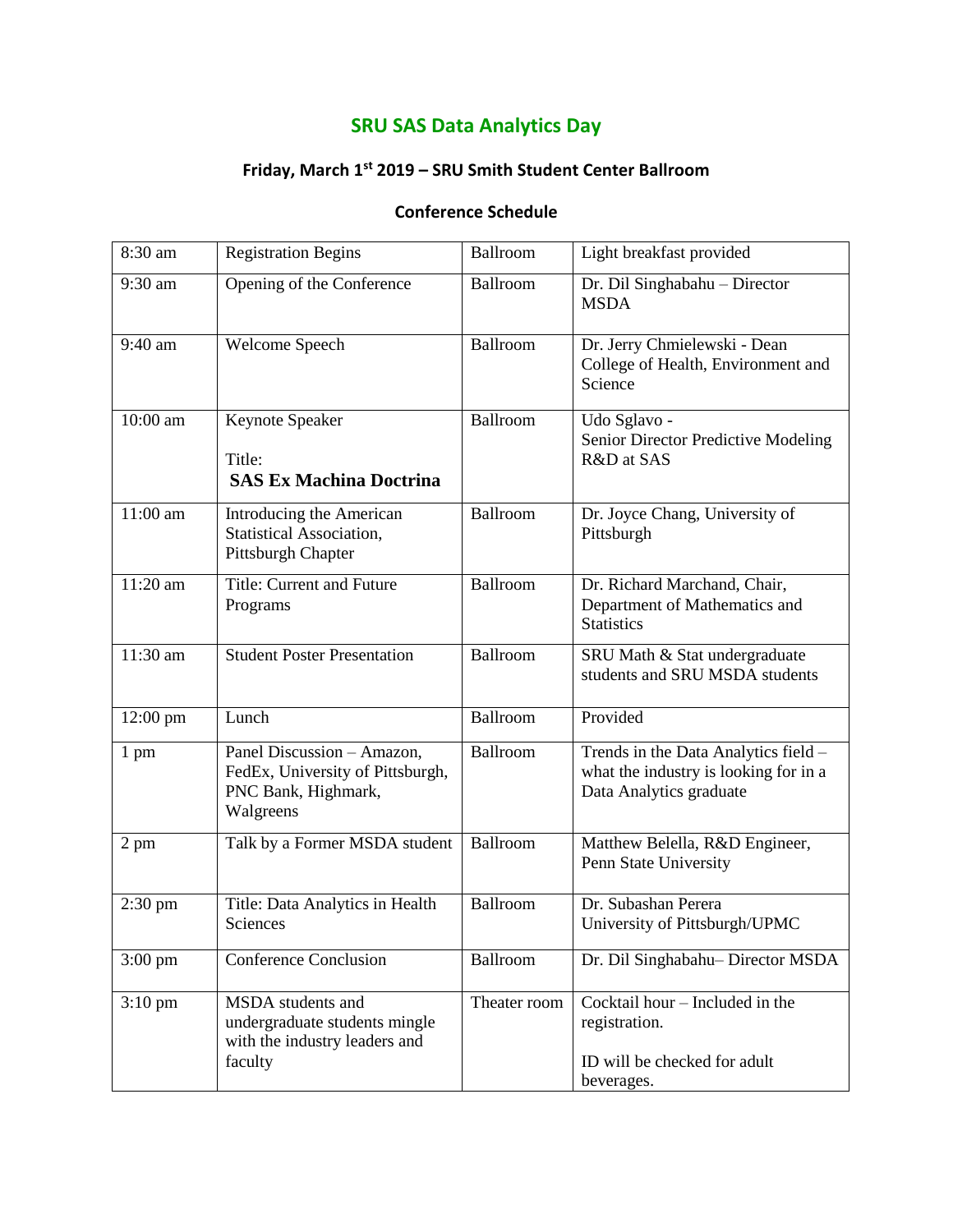

# **Keynote Speaker**

Udo Sglavo Senior Director Predictive Modeling R&D at SAS

**Title SAS Ex Machina Doctrina**



# **Invited Speaker**

Subashan Perera, PhD Professor of Medicine and Biostatistics, University of Pittsburgh

**Title** Data Analytics in Health Sciences



### **Invited Speaker**

(Joyce) Chung-Chou H. Chang, PhD, Professor of Medicine, Biostatistics, and Clinical and Translational Science, University of Pittsburgh

**Title** Introducing the American Statistical Association, Pittsburgh Chapter



### **Invited Speaker**

Matthew Belella, R&D Engineer, Penn State University

Former MSDA student